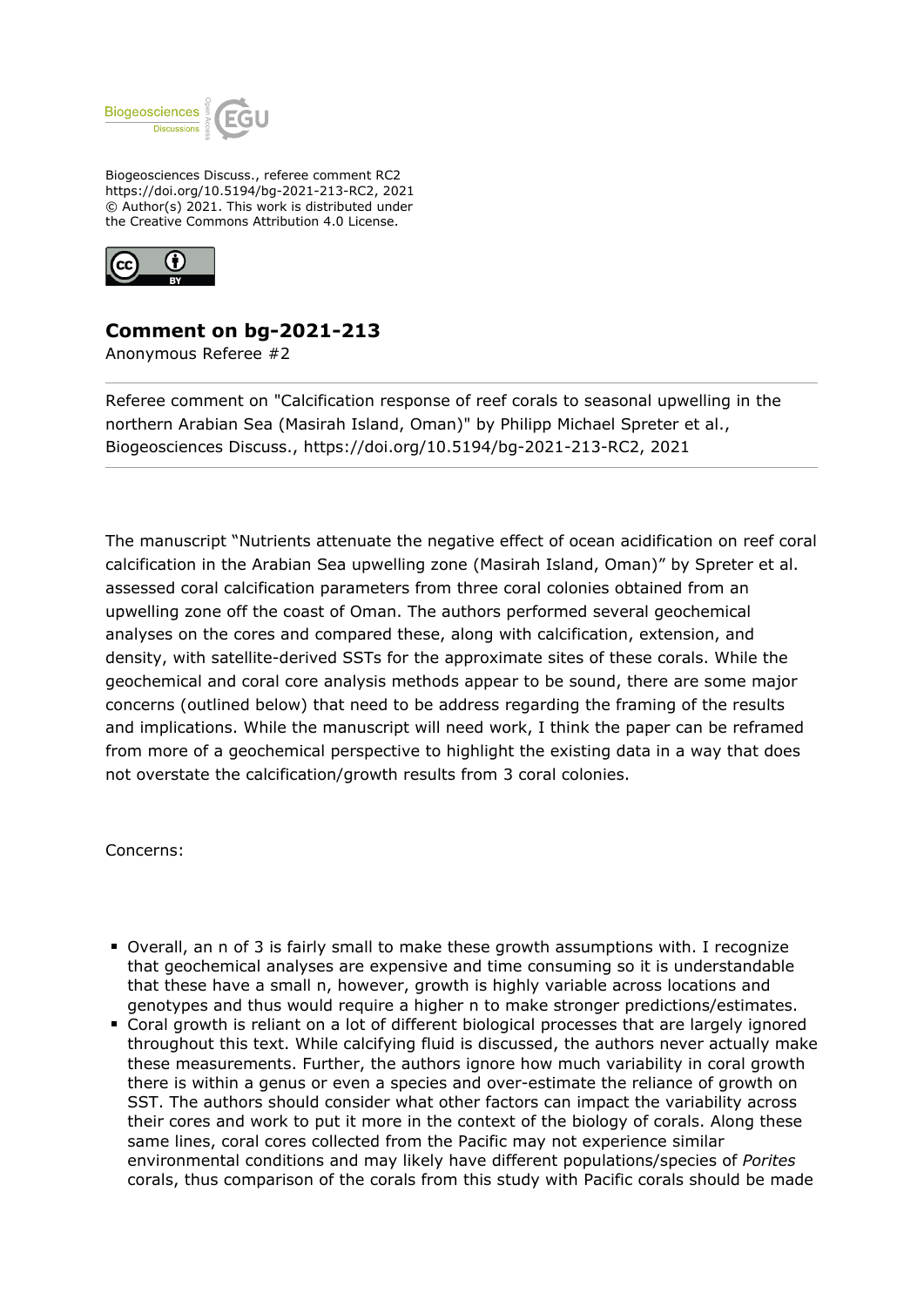with caution.

- While the satellite SST matched very well with *in situ* SST measurements, the other satellite phosphate and nitrate parameters were not similarly grounded in truth. Further, the lower resolution for these satellite products is concerning since nutrient values can be highly variable across a spatial gradient. Finally, because of the discussion of ocean acidification is a major component of this manuscript, it also may be valuable for the authors to also include carbonate parameters for the area (i.e., omega-aragonite, TA, pH, etc.)
- Some minor edits are also suggested below.

# **Abstract**

Lines 14-15: This statement is a bit of an overstatement. Calcification responses to changing environments is very well studied. If this is intended to be in terms of a specific type of environmental variation, then that needs to be clarified.

Line 21: add comma after 'e.g.'

Line 25: add comma after 'e.g.'

# **Introduction**

Line 29: Consider replacing 'zooxanthellate' with symbiotic

Lines 36-37: This statement should be backed with the literature. Coral calcification is not highly debated; however, responses are highly variable. I recommend referencing several papers covering this here.

Lines 50-52: This statement seems misplaced and should be incorporated better within the introduction. Additionally, recent reviews suggest different calcification responses in corals under global change (see Cornwall et al 2021, Global declines in coral reef calcium carbonate production under ocean acidification and warming, *PNAS*)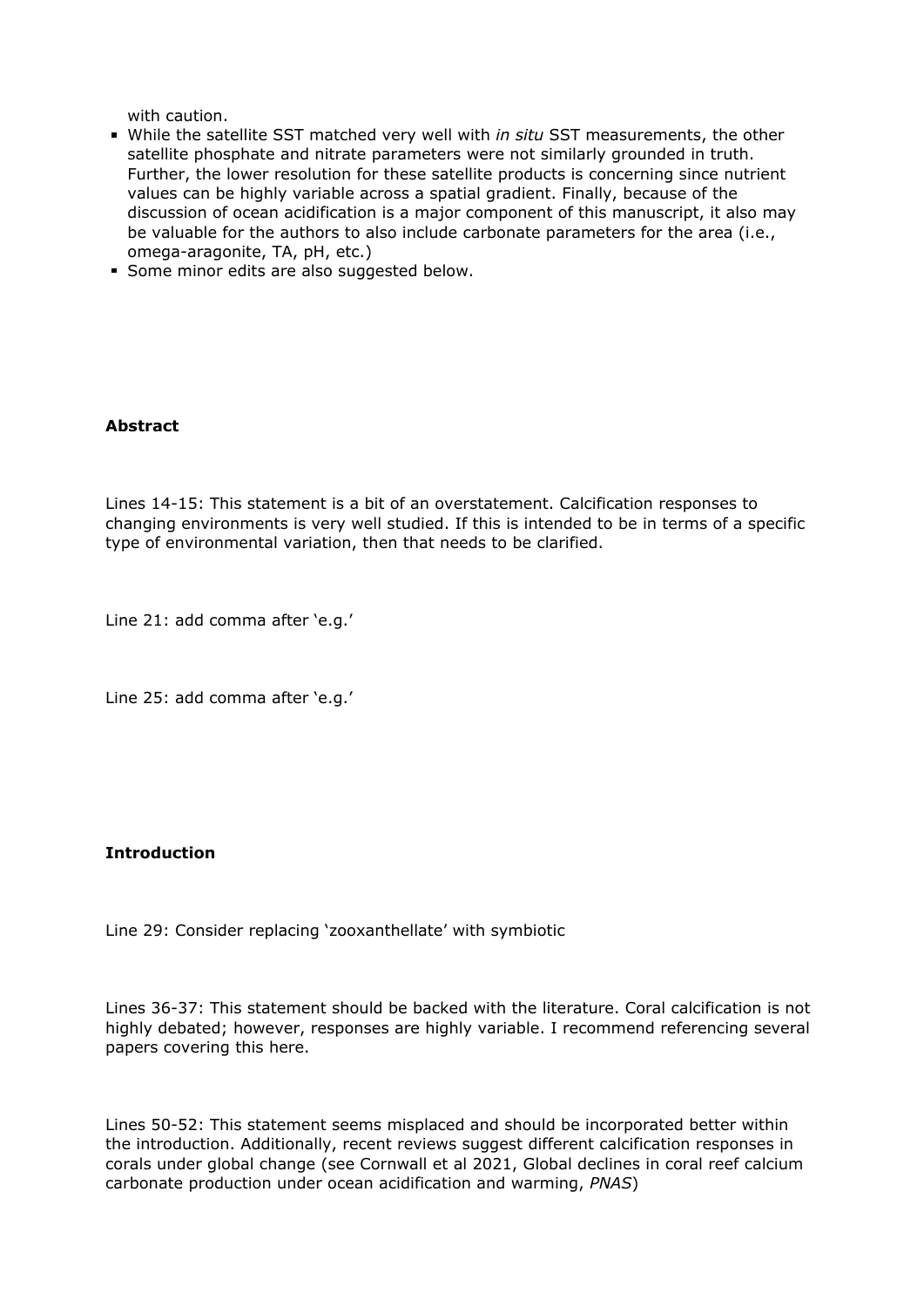Line 54: savage disposal? Do you mean sewage?

Lines 54-55: This is an incomplete statement

Lines 55-56: Again, I suggest updating your language here to reflect more recent terminology of coral algal symbionts (see LaJeunesse et al. 2018, Systematic Revision of Symbiodiniaceae Highlights the Antiquity and Diversity of Coral Endosymbionts, *Current Biology*).

Lines 66-68: These sentences could be a bit stronger to introduce this important topic in your introduction

 Lines 70-72: This statement would benefit from a clear connection of how calcification responses from upwelling locations can be applied to systems without upwelling

Lines 84-125: This section should be moved into the methods as a section describing the sites. A condensed version of this could be included in the previous paragraph to describe the sites if that is desired.

# **Methods**

Lines 128-134: It sounds like these colonies were not collected *in situ*, rather collected as dead skeletons from the beach. What about differences in local conditions? If these corals were washed up on shore you don't really know what depth or location they came from? Also what years? How do you know when they washed up on the beach?

Lines 216-219: Unclear what these numbers and acronyms represent. Please rephrase in a clearer way.

Note on the standard corals: How do we know that the other corals are effective standards for comparison? Who is to say that they were not influenced by SST or OA? Or other factors?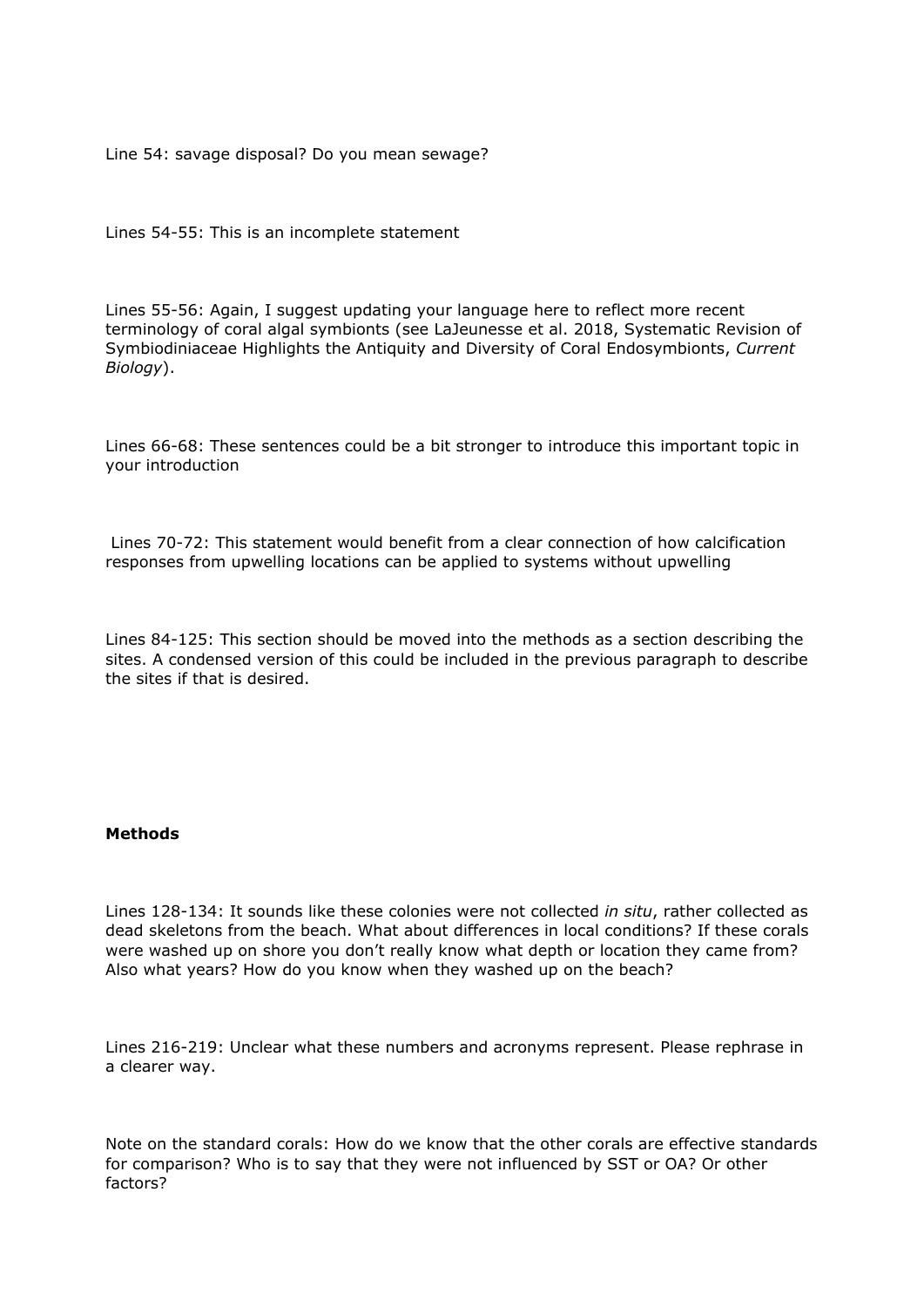#### **Results**

Lines 248-249: Do these n refer to the number of transects for the measures?

#### **Discussion**

A lot of the current discussion is results. These should be moved to the results section and then the discussion can include more incorporation of implications/meaning of these results.

Lines 285-288: But don't you expect biological variability?

Line 324: add comma after 'e.g.'

Lines 367-369: Split into two different sentences for easier reading

Lines 414-433: This section is lacking incorporation of the current literature and needs some more grounding in terms of what is known and previous work.

# **Figures**

Figure 1: This is a really helpful figure to demonstrate this reef system, collection site, and the currents/upwelling, however, this figure could be made a bit clearer with a few updates as suggested here. There is a lot going on with colours so I recommend making